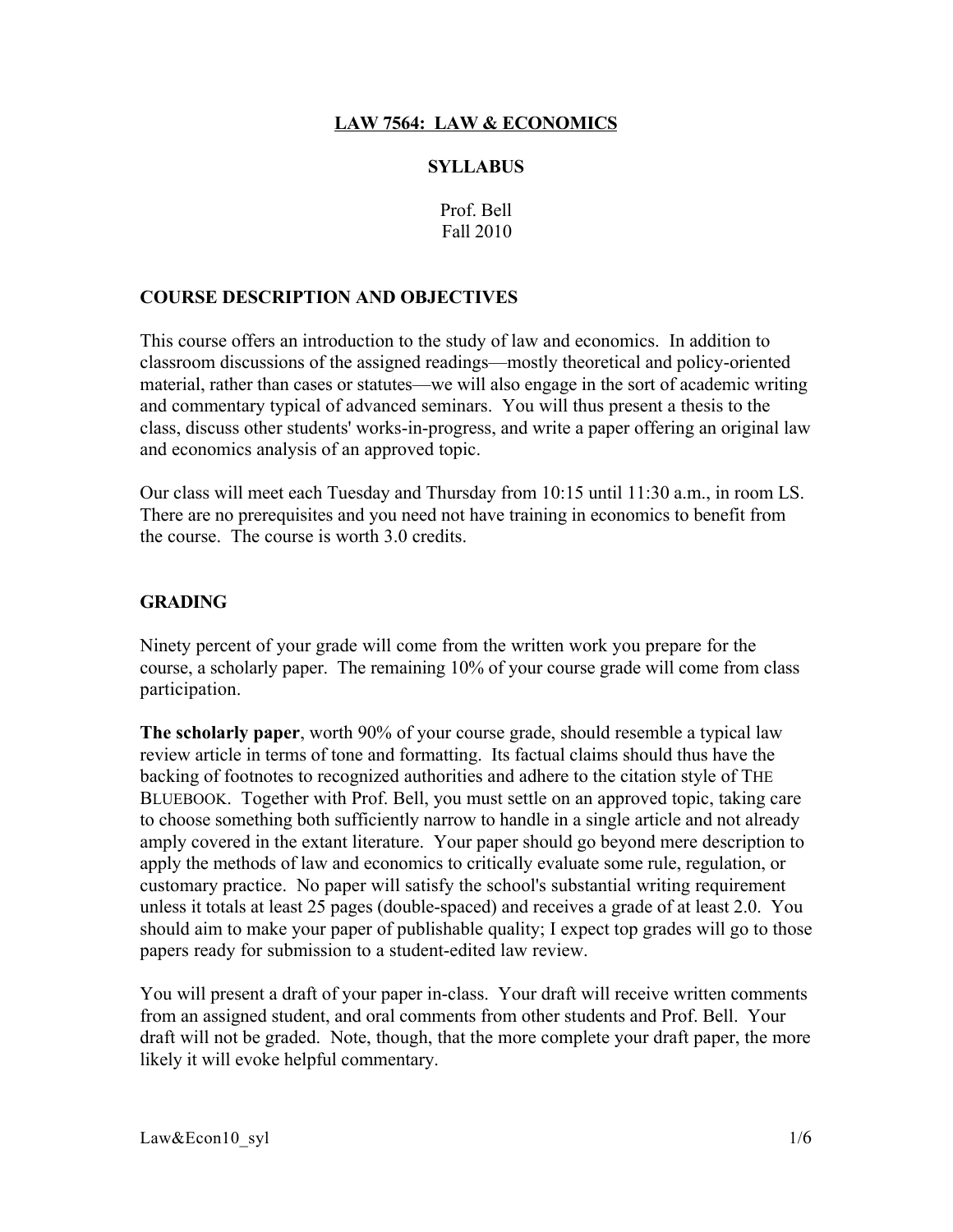Participation will count for 10% of your course grade. You can earn one participation point per class by signing a sheet indicating your readiness to discuss the assigned readings if I call on you. You might lose some or all of the points allowed for classroom discussion—even from classes not yet held—if you sign up to speak but demonstrate lack of preparation.

You will also earn class participation points for the written commentary you write on another student's draft paper. Your written commentary should take the form of a brief memorandum (2-3 pages double-spaced) that critically evaluates the first draft of another student's paper. Each commentary will be due on the date that the draft paper is presented in class. The draft paper will be due with you and Prof. Bell three days before, giving you that much time to complete your written comments. Your comments should not concern such trivialities as punctuation or spelling, but rather the substance of the thesis and analysis, offering criticisms, suggestions, questions, and (if well deserved) praise. Each commentator will briefly relate his or her thoughts following the presentation of the draft paper by its author, and then all in the class will take up the discussion.

I will assign class participation points to those written commentaries by ranking them in order and assigning the points accordingly. The best commentary will get as many points as there are students, the next best one fewer points, and so forth. Those points will combine with points from the sign-in sheets, as well as from any small, ungraded exercises that I may offer on an *ad hoc* basis, to establish your class participation grade.

# DEADLINES

| <b>Initial Thesis:</b> | At the start of Class 10 (Sept. 23).                                                            |
|------------------------|-------------------------------------------------------------------------------------------------|
|                        | <b>Approved Thesis:</b> At the start of Class 14 (Oct. 12).                                     |
| <b>First Draft:</b>    | Three days before the start of classes $22-27$ (10:15 a.m. on<br>Nov. 6, 8, 13, 15, 20, or 27). |
| Commentary:            | At the start of one of classes $22-27$ (10:15 a.m. on Nov. 9,<br>11, 16, 18, 23, or 30).        |
| <b>Final Draft:</b>    | On or before noon on Monday, Dec. 20.                                                           |

Note: Each day that a student misses any deadline above, his or her course grade will drop by  $\alpha$  and points.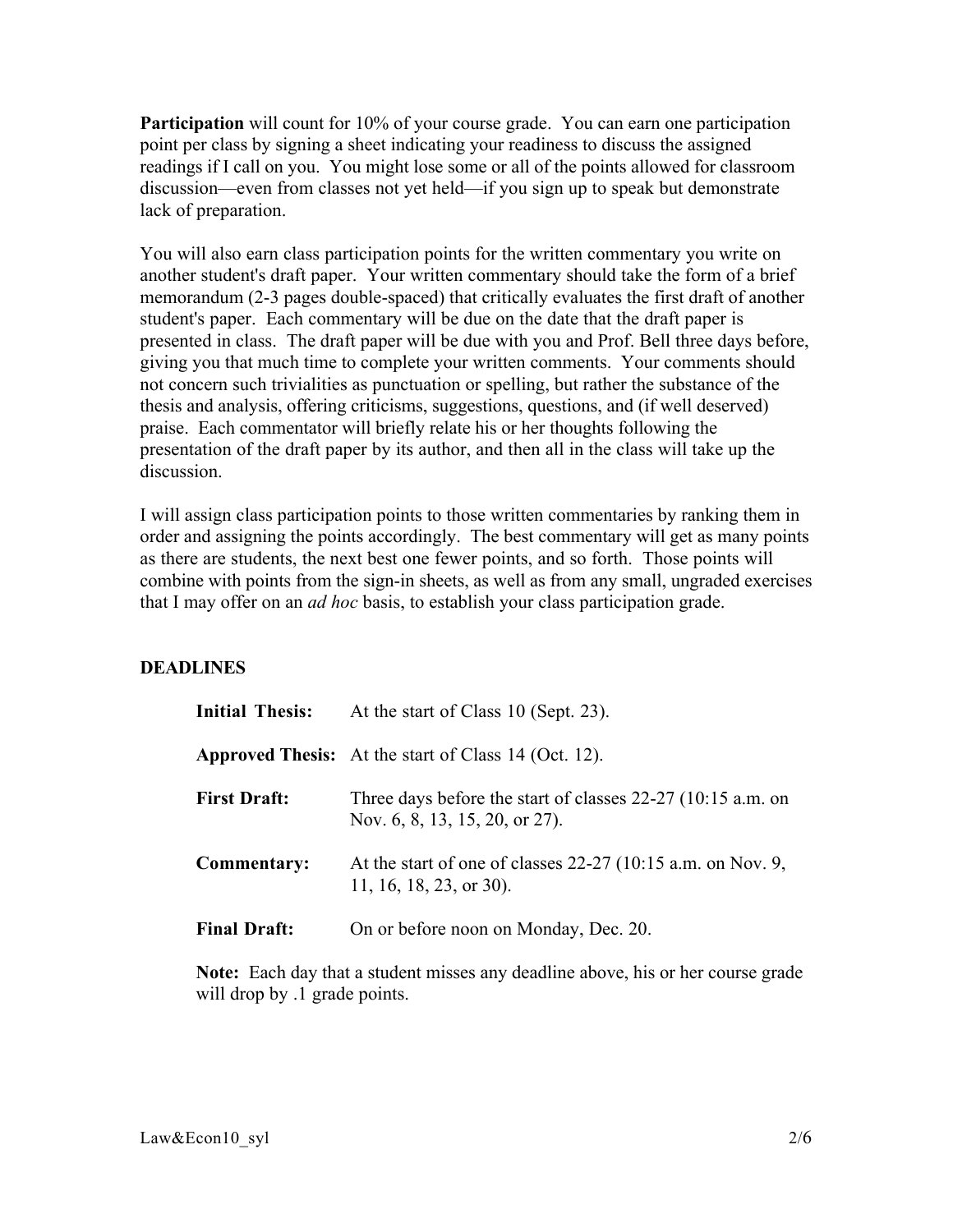# HOW TO CONTACT ME

I encourage you to contact me if you have questions or comments about what we discuss in class or about law school in general. You can usually find me in my office, room 438, each Tuesday and Thursday from 9:00 until 10 a.m., from 11:30 a.m. until 1 p.m., and from 2:30 until 3:00 p.m. Also, I will stay until after 5 on Tuesday. I welcome you to drop by and chat at those times or at other times by appointment. You can call me at 714/628-2503 or email me at <tbell@chapman.edu>. You can find course materials at both www.tomwbell.com/teaching.html and on Blackboard.

### SCHEDULE AND READING ASSIGNMENTS

These readings come both from the required text, DAVID D. FRIEDMAN, LAW'S ORDER (2000), and from the suggested text, LAW AND ECONOMICS ANTHOLOGY (Anderson 1998, Kenneth G. Dau-Schmidt & Thomas S. Ulen, eds.). The second text is only suggested because you can find the cited papers in the library or via online research services. Only those portions of the papers that appear in the anthology will be assigned, however, so if you use the originals you might want to check the edited version to see which material you need to cover.

Please note that while I will make a good faith effort to follow this syllabus, I reserve the right to change it.

|         | . .     |        |  |
|---------|---------|--------|--|
| class # | reading | $\sim$ |  |
|         |         |        |  |
|         |         |        |  |

#### I. Introduction and Overview

| Classes $1 & 2$ : | FRIEDMAN, pp. 3-27; and Arthur Allen Leff, <i>Economic</i> |      |
|-------------------|------------------------------------------------------------|------|
|                   | Analysis of Law: Some Realism about Nominalism, 60 VA.     |      |
|                   | L. REV. 451 (1974), in LAW AND ECONOMICS                   |      |
|                   | ANTHOLOGY, pp. 37-48.                                      | (35) |

#### II. Inefficiency and its Cures

| Classes 3-4: | FRIEDMAN, pp. 28-46; and Ronald H. Coase, The Problem<br>of Social Cost, 3 J. L. & ECON. 1 (1960), in LAW AND                                                                                                                    |  |
|--------------|----------------------------------------------------------------------------------------------------------------------------------------------------------------------------------------------------------------------------------|--|
|              | ECONOMICS ANTHOLOGY, pp. 81-112.<br>(49)                                                                                                                                                                                         |  |
| Class $5$ :  | FRIEDMAN, pp. 57-61; Guido Calabresi & A. Douglas<br>Melamed, Property Rules, Liability Rules, and<br>Inalienability: One View of the Cathedral, 85 HARV. L.<br>REV. 1089 (1971); and Susan Rose Ackerman, <i>Inalienability</i> |  |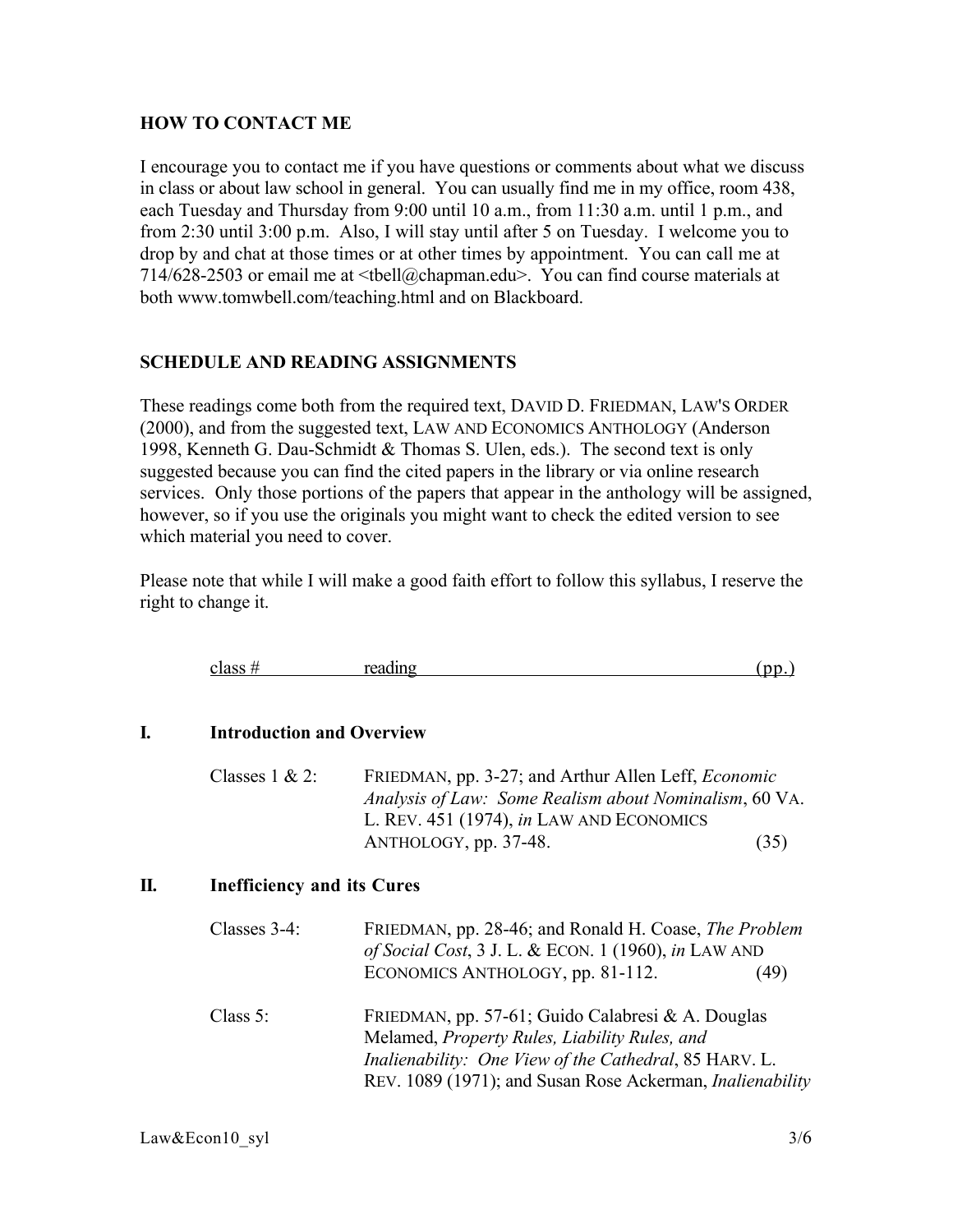|             |                       | and the Theory of Property Rights, 85 COL. L. REV. 931<br>(1985), in LAW AND ECONOMICS ANTHOLOGY, pp. 193- |  |
|-------------|-----------------------|------------------------------------------------------------------------------------------------------------|--|
|             | 204                   | (15)                                                                                                       |  |
| Class $6$ : | FRIEDMAN, pp. 62-83.  | (21)                                                                                                       |  |
| Class $7:$  | FRIEDMAN, pp. 84-111. |                                                                                                            |  |

# III. Tangible Property

| Class $8$ : | FRIEDMAN, pp. 112-127; Garrett Hardin, <i>The Tragedy of</i><br>the Commons, 152 SCIENCE 1243 (1968); and Robert C.<br>Ellickson, <i>Property in Land</i> , 102 YALE L. REV. 1315, in<br>LAW AND ECONOMICS ANTHOLOGY, pp. 175-192. (32) |
|-------------|-----------------------------------------------------------------------------------------------------------------------------------------------------------------------------------------------------------------------------------------|
| Class $9$ : | Field trip to Economic Science Institute, hosted by Prof.<br>Bart Wilson. Meet on first floor of Wilkinson Hall.                                                                                                                        |

# IV. Intellectual Property

| Class $10$ : | FRIEDMAN, pp. 128-144.           | (17) |
|--------------|----------------------------------|------|
|              | NB: Initial theses due in class. |      |

# V. Contracts

| Class $11$ : | FRIEDMAN, pp. 145-162.                                                                                                                                                                                                                                               | (18) |
|--------------|----------------------------------------------------------------------------------------------------------------------------------------------------------------------------------------------------------------------------------------------------------------------|------|
| Class $12$ : | Anthony Kronman, Mistake, Disclosure, Information, and<br><i>the Law of Contract</i> , 7 J. LEGAL STUD. 1 (1978); and<br>Richard Epstein, Unconscionability: A Critical<br>Reappraisal, 18 J. L. & ECON. 293 (1975), in LAW AND<br>ECONOMICS ANTHOLOGY, pp. 284-300. | (17) |
| Class $13$ : | FRIEDMAN, pp. 162-170.                                                                                                                                                                                                                                               |      |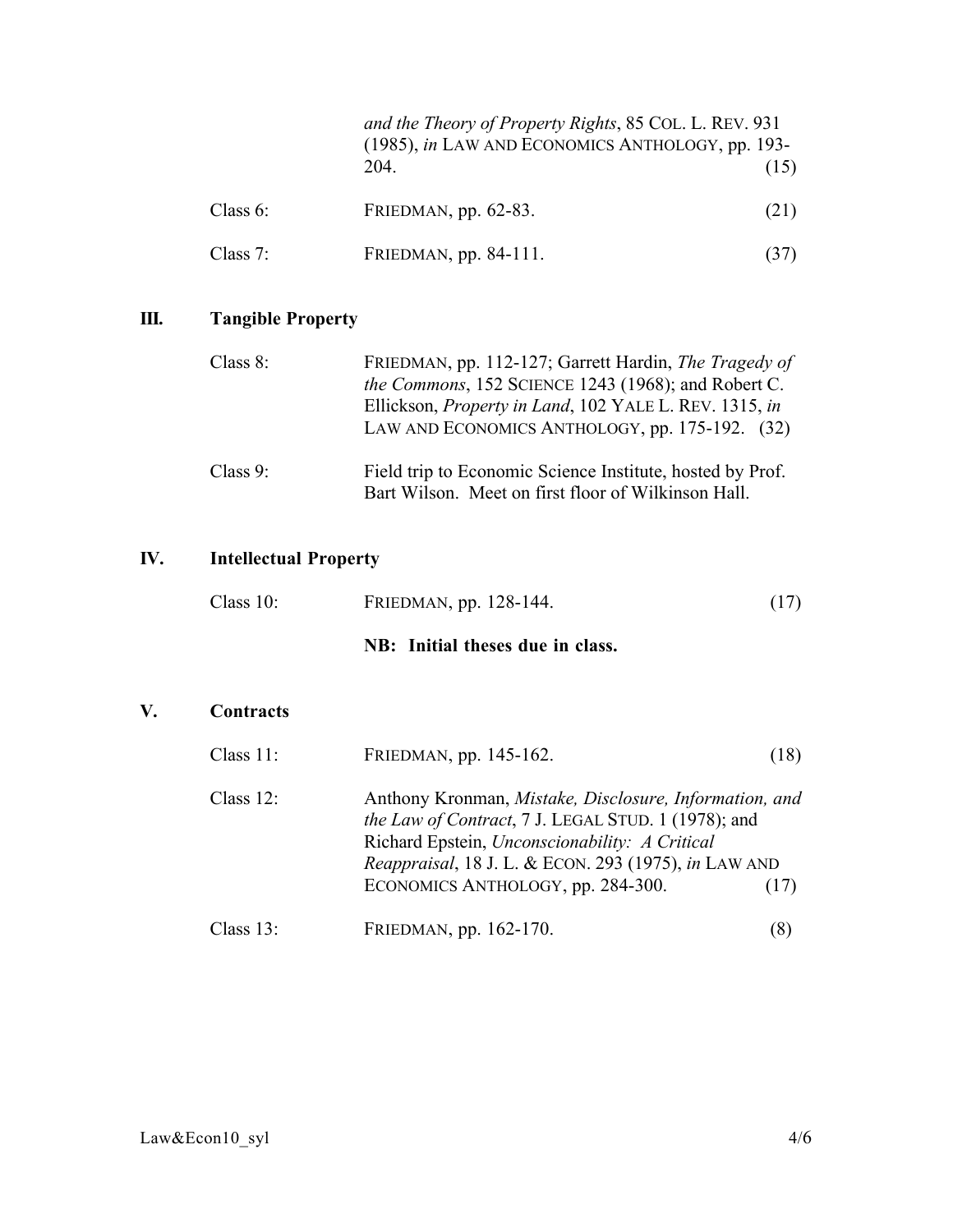|       | Class 14:           | Daniel Friedman, The Efficient Breach Fallacy, 18 J. LEGAL<br>STUDIES 1 (1989); and Thomas S. Ulen, The Efficiency of<br>Specific Performance: Toward a Unified Theory of<br>Contract Remedies, 83 MICH. L. REV. 341 (1984), in LAW<br>AND ECONOMICS ANTHOLOGY, pp. 328-347.                                                                             | (19) |
|-------|---------------------|----------------------------------------------------------------------------------------------------------------------------------------------------------------------------------------------------------------------------------------------------------------------------------------------------------------------------------------------------------|------|
|       |                     | NB: Approved theses due in class.                                                                                                                                                                                                                                                                                                                        |      |
| VI.   | <b>Family Law</b>   |                                                                                                                                                                                                                                                                                                                                                          |      |
|       | Class $15$ :        | FRIEDMAN, pp. 171-188.                                                                                                                                                                                                                                                                                                                                   | (17) |
| VII.  | <b>Tort Law</b>     |                                                                                                                                                                                                                                                                                                                                                          |      |
|       | Class 16:           | FRIEDMAN, pp. 189-205; and Gary T. Schwartz, Reality in<br>the Economic Analysis of Tort Law: Does Tort Law Really<br>Deter?, 42 UCLA L. REV. 377 (1994), in LAW AND<br>ECONOMICS ANTHOLOGY, pp. 388-416.                                                                                                                                                | (46) |
|       | Class 17:           | FRIEDMAN, pp. 206-222; and Charles Fried, The Value of<br>Life, 82 HARV. L. REV. 1415 (1969), in LAW AND<br>ECONOMICS ANTHOLOGY, pp. 417-423.                                                                                                                                                                                                            | (23) |
| VIII. | <b>Criminal Law</b> |                                                                                                                                                                                                                                                                                                                                                          |      |
|       | Class 18:           | FRIEDMAN, pp. 223-243.                                                                                                                                                                                                                                                                                                                                   | (21) |
|       | Class 19:           | Richard A. Posner, An Economic Theory of the Criminal<br>Law, 85 COL. L. REV. 1193 (1985), in LAW AND<br>ECONOMICS ANTHOLOGY, pp. 453-467; and Jules L.<br>Coleman, Crime, Kickers, and Transaction Structures, in<br>NOMOS XXVII: CRIMINAL JUSTICE 313 (J. Pennock & J.<br>Chapman, ed.s 1985), in LAW AND ECONOMICS<br>ANTHOLOGY, pp. 477-482.<br>(19) |      |
|       | Class 20:           | FRIEDMAN, pp. 263-296.                                                                                                                                                                                                                                                                                                                                   | (34) |
| IX.   | Antitrust           |                                                                                                                                                                                                                                                                                                                                                          |      |
|       | Class 21:           | FRIEDMAN, pp. 244-262.                                                                                                                                                                                                                                                                                                                                   | (19) |